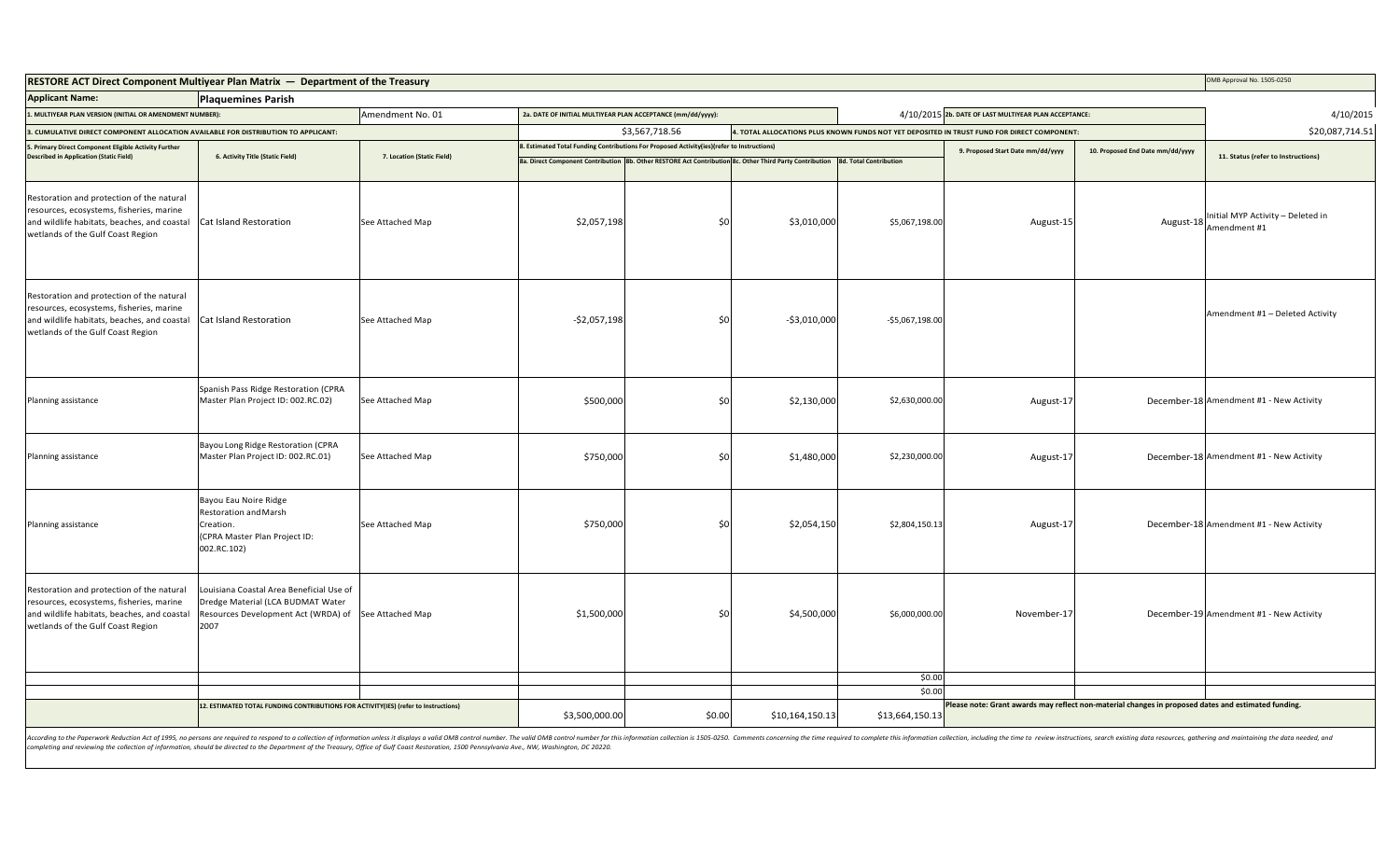# **RESTORE ACT Direct Component Multiyear Plan Narrative**

## **Department of the Treasury**

OMB Approval No. 1505‐0250

**Directions: Use this form for the Initial Multiyear Plan and any subsequent amendments to an accepted Multiyear Plan. For amendments, include only new and/or materially modified activities.**

| Multiyear Plan Version (Initial or Amendment Number): | Amendment 001 |
|-------------------------------------------------------|---------------|
| Date of Initial Multiyear Plan Acceptance:            | 04/10/2015    |
| Date of Last Multiyear Plan Revision Acceptance:      | 04/10/2015    |

| Eligible Applicant Name:                                                                                                   | <b>Plaquemines Parish Government</b> |  |  |  |  |
|----------------------------------------------------------------------------------------------------------------------------|--------------------------------------|--|--|--|--|
| Name and Contact Information of the Person to be contacted (POC) on matters concerning this Multiyear Implementation Plan: |                                      |  |  |  |  |
| POC Name:                                                                                                                  | Amos Cormier Jr.                     |  |  |  |  |
| POC Title:                                                                                                                 | Parish President                     |  |  |  |  |
| <b>POC Email:</b>                                                                                                          | acormier@ppgov.net                   |  |  |  |  |
| POC Phone:                                                                                                                 | (504) 274-2462                       |  |  |  |  |

### NARRATIVE DESCRIPTION:

1. A description of each activity, including the need, purpose, objective(s), milestones and location. Include map showing the location of each activity.

1. Spanish Pass Ridge and Marsh Restoration Project:

• Need: The project is contained in the 2012 Coastal Master Plan as 002.RC.02 and is needed to re‐establish the historic ridge in an area that is experiencing rapidly degrading and loss of coastal marsh. Historically part of the landscape in coastal Louisiana, ridges help shape the estuary, providing critical habitat, protecting marshes from tidal exchange and saltwater intrusion, and providing an important line of defense for storm surges. Ridges provide important avian habitat to winterers, Neo-tropical migrants, and permanent residents such as the great horned owl. Restoring and maintaining ridges and marshes provides opportunity for development of ecotourism and helps protect the habitat, infrastructure and communities inland by reducing storm surge.

• Purpose: The purpose of this proposed project is for the planning, engineering, design, and gathering of Best Available Science information that support the coastal restoration objectives of the State of Louisiana to re‐establish vegetative ridges within the vicinity of the historic Spanish Pass of the Mississippi River and re‐establishing adjacent marshes in the project area using Mississippi River sediment. Native intertidal marsh and ridge vegetation would be planted after construction to help stabilize the rebuilt ridge and marshhabitat.

• Objective: To develop a plan to create and nourish intermediate and saline marsh and associated edge habitat for aquatic species by restoring approximately 53,000 linear feet of Spanish Pass vegetative ridges and 300 acres of wetlands to reduce surge effects and wave setup and restore forested ridgehabitat.

• Funds Requested: The funds that are being requested for this project from the Direct Component are \$500,000 to initiate the planning phase of engineering and design. The total estimated engineering and design, as well as construction costs are based on the 2012 CPRA Master Plan. It is estimated that engineering and design will cost \$2,630,000 while construction costs are estimated to be \$32,892,000.

According to the Paperwork Reduction Act of 1995, no persons are required to respond to a collection of information unless it displays a valid OMB control number. The valid OMB control number for this information collection is 1505‐0250. Comments concerning the time required to complete this Information collection, including the time to review instructions, search existing data resources, gathering and maintaining the data needed, and completing and reviewing the collection of information, should be directed to the Department of the Treasury, Office of Gulf Coast Restoration, 1500 Pennsylvania Ave., NW, Washington, DC 20220.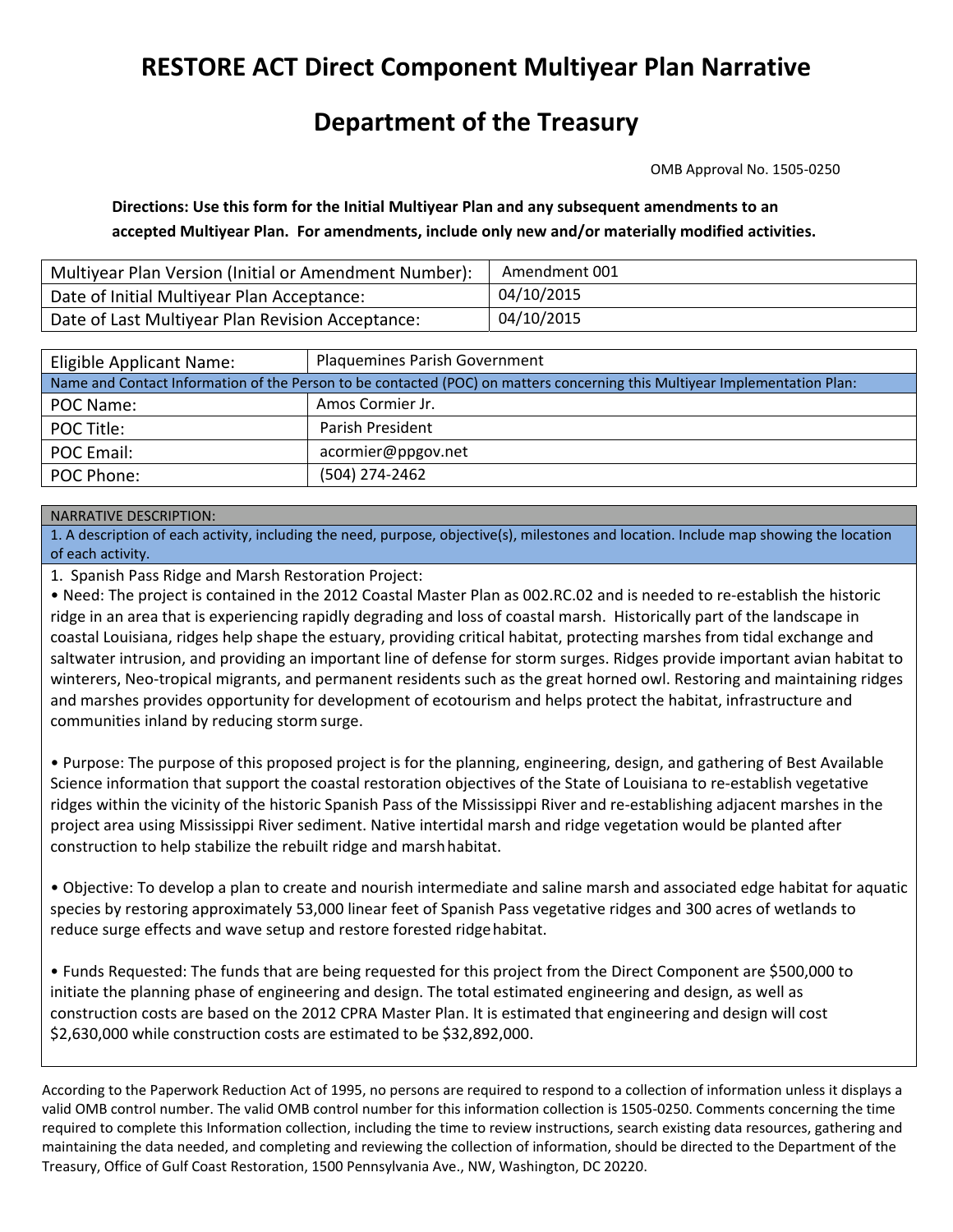• High Level Milestones: Preliminary field investigation (bathymetric and magnetometer surveys), Engineering and Design, and gathering of Best Available Science information.

• Measures of Success: Completion of engineering and design, and gathering of Best Available Science information milestones.

2. Bayou Long Ridge and Marsh Restoration Project:

• Need: The project is contained in the 2012 Coastal Master Plan as 002.RC.01 and is needed to re‐establish the historic ridge in an area that is experiencing rapidly degrading and loss of coastal marsh. Historically part of the landscape in coastal Louisiana, ridges help shape the estuary, providing critical habitat, protecting marshes from tidal exchange and saltwater intrusion, and providing an important line of defense for storm surges. Ridges provide important avian habitat to winterers, Neo-tropical migrants, and permanent residents such as the great horned owl. Restoring and maintaining ridges and marshes provides opportunity for development of ecotourism and helps protect the habitat, infrastructure and communities inland by reducing storm surge.

• Purpose: The purpose of this proposed project is for the planning, engineering, design, and gathering of Best Available Science information that support the coastal restoration objectives of the State of Louisiana to re‐establish vegetative ridges within the vicinity of the historic Bayou Long ridge adjacent to the Empire Waterway and to re‐establish adjacent marshes in the project area using Mississippi River sediment. Native intertidal marsh and ridge vegetation would be planted after construction to help stabilize the rebuilt ridge and marshhabitat.

• Objective: To develop a plan to create and nourish saline marsh and associated edge habitat for aquatic species and to establish Bayou Long vegetative ridges to reduce surge effects and wave setup and restore forested ridge habitat. This includes restoring approximately 49,000 linear feet of vegetative ridges and 360 acres of wetlands to reduce surge effects and wave setup and restore forested ridge habitat.

• Funds Requested: The funds that are being requested for this project from the Direct Component are \$750,000 to initiate the planning phase of engineering and design. The total estimated engineering and design, as well as construction costs are based on the 2012 CPRA Master Plan. It is estimated that engineering and design will cost \$2,230,000 while construction costs are estimated to be \$27,919,000.

• High Level Milestones: Preliminary field investigation (bathymetric and magnetometer surveys), Engineering and Design, and gathering of Best Available Science information.

• Measures of Success: Completion of engineering and design, and gathering of Best Available Science information milestones.

3. Bayou Eau Noire Ridge Restoration and Marsh Creation:

• Need: Lower Plaquemines Parish is the area of highest frequency of exposure to tropical storms in the Northern Gulf of Mexico. The project is needed to re‐establish the historic ridge in an area that is experiencing rapidly degrading and loss of coastal marsh. Historically part of the landscape in coastal Louisiana, ridges help shape the estuary, providing critical habitat, protecting marshes from tidal exchange and saltwater intrusion, and providing an important line of defense for storm surges. Ridges provide important avian habitat to winterers, Neo-tropical migrants, and permanent residents such as the great horned owl. Restoring and maintaining ridges and marshes provides opportunity for development of ecotourism and helps protect the habitat, infrastructure and communities inland by reducing storm surge.

• Purpose: The purpose of this proposed project is for the planning, engineering, design, and gathering of Best Available Science information to implement the "multiple lines of defense" strategy of hurricane protection by creating an elevated vegetative ridge that complements the current levee system. The vegetated ridge will offer enhanced flood protection benefits via wave attenuation, while creating a sustainable habitat for wildlife. Marsh habitat will be restored in open water areas where it has been lost due to subsidence, canal construction, and the impacts of tropical storms.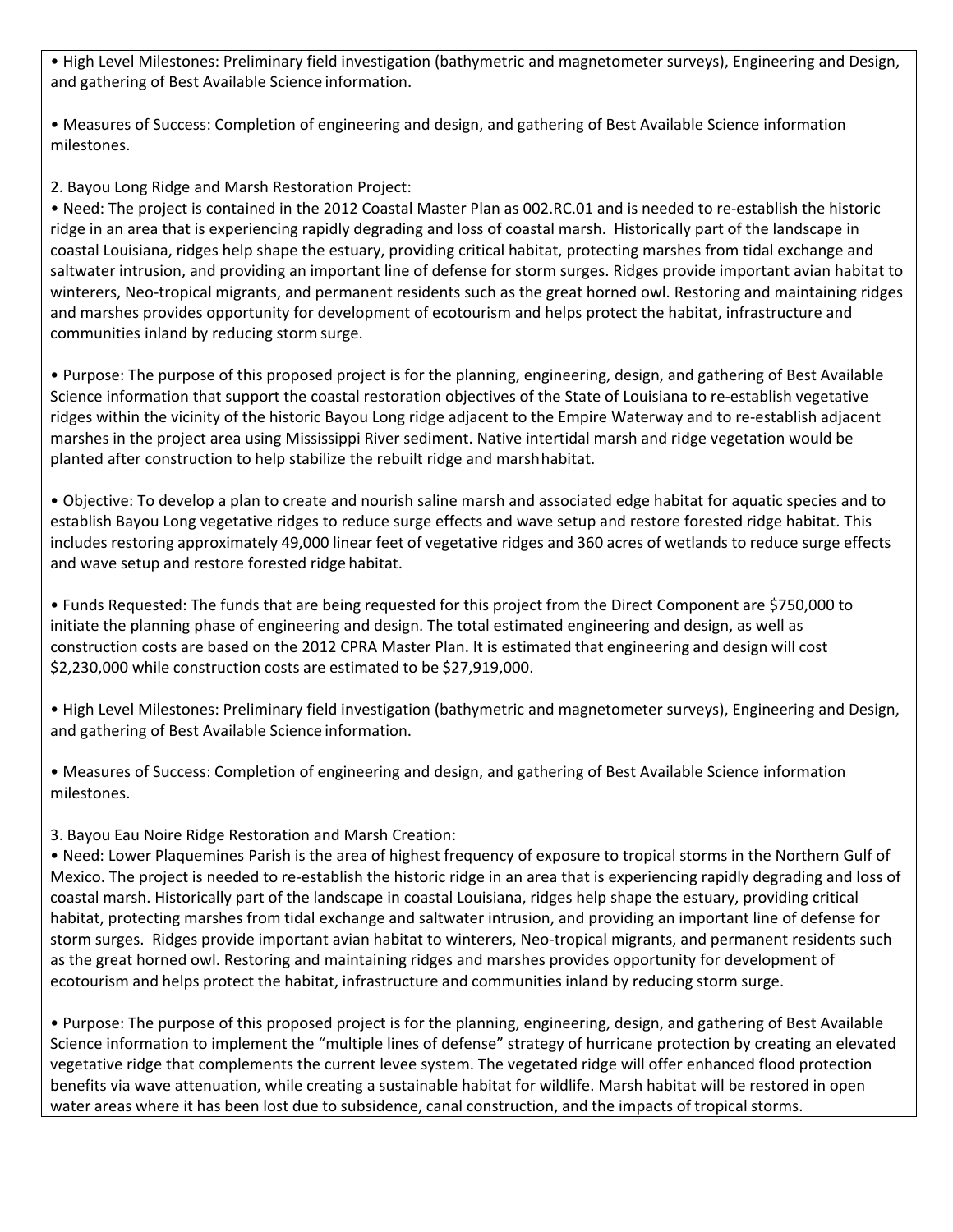• Objective: To develop a plan to create 400 acres of marsh and nourish 100 acres of marsh to create new wetland habitat, restore degraded marsh, and reduce wave erosion and restore 28,050 linear feet (136 acres) of historic maritime ridge, to restore natural hydrology, restore wetland and upland habitat, and provide wave and storm surge attenuation.

• Funds Requested: The funds that are being requested for this project from the Direct Component are \$750,000 to initiate the planning phase of engineering and design. The estimated engineering and design, as well as construction costs are based on a preliminary estimate of cost. It is estimated that the total engineering and design will cost \$2,804,150.13, while construction costs are estimated to be \$48,347,000.

• High Level Milestones: Preliminary field investigation (bathymetric and magnetometer surveys), Engineering and Design, permitting and gathering of Best Available Science information.

• Measures of Success: Completion of engineering, design, permitting and gathering of Best Available Science information milestones.

4. Louisiana Coastal Area Beneficial Use of Dredged Material:

• Need: The project is contained in the 2007 Water Resources Development Act and would be used for future cost share agreements with the US Army Corps of Engineers (USACE) to beneficially use maintenance dredge material for restoration projects, specifically the Spanish Pass Ridge Restoration Project. This project is needed to re‐establish the historic ridge in an area that is experiencing rapidly degrading and loss of coastal marsh. Historically part of the landscape in coastal Louisiana, ridges help shape the estuary, providing critical habitat, protecting marshes from tidal exchange and saltwater intrusion, and providing an important line of defense for storm surges. Ridges provide important avian habitat to winterers, Neo-tropical migrants, and permanent residents such as the great horned owl. Restoring and maintaining ridges and marshes provides opportunity for development of ecotourism and helps protect the habitat, infrastructure and communities inland by reducing storm surge.

• Purpose: The purpose of this proposed project is to cost share with USACE to utilize maintenance dredge material to re‐ establishing vegetative ridges within the vicinity of the historic Spanish Pass of the Mississippi River and re‐establishing adjacent marshes in the project area using material from a maintenance dredging activity.

• Objective: To cost share with the USACE to utilize maintenance dredge material to create and nourish intermediate and saline marsh and associated edge habitat for aquatic species by restoring approximately 53,000 linear feet of Spanish Pass vegetative ridges and 300 acres of wetlands to reduce surge effects and wave setup and restore forested ridge habitat.

• Funds Requested: The funds that are being requested for this project from the Direct Component are \$1,500,000. This would be used as the cost share match for 2 years of the BUDMAT Program for the Planning, Engineering and Design Phase, and potential cost share match for the construction phase. The total cost for each phase of LCA BUDMAT is up to \$2M for Planning, Engineering and Design (with a 75% to 25% work share split between the Corps and the local sponsor) and up to \$20M for construction with the same cost share split. RESTORE funds will provide the cost share for up to \$6M of the project.

• High Level Milestones: Planning, engineering and design, gathering of Best Available Science information and construction of 2 years of BUDMAT.

• Measures of Success: Completion of planning, engineering design, BAS information, and construction milestones.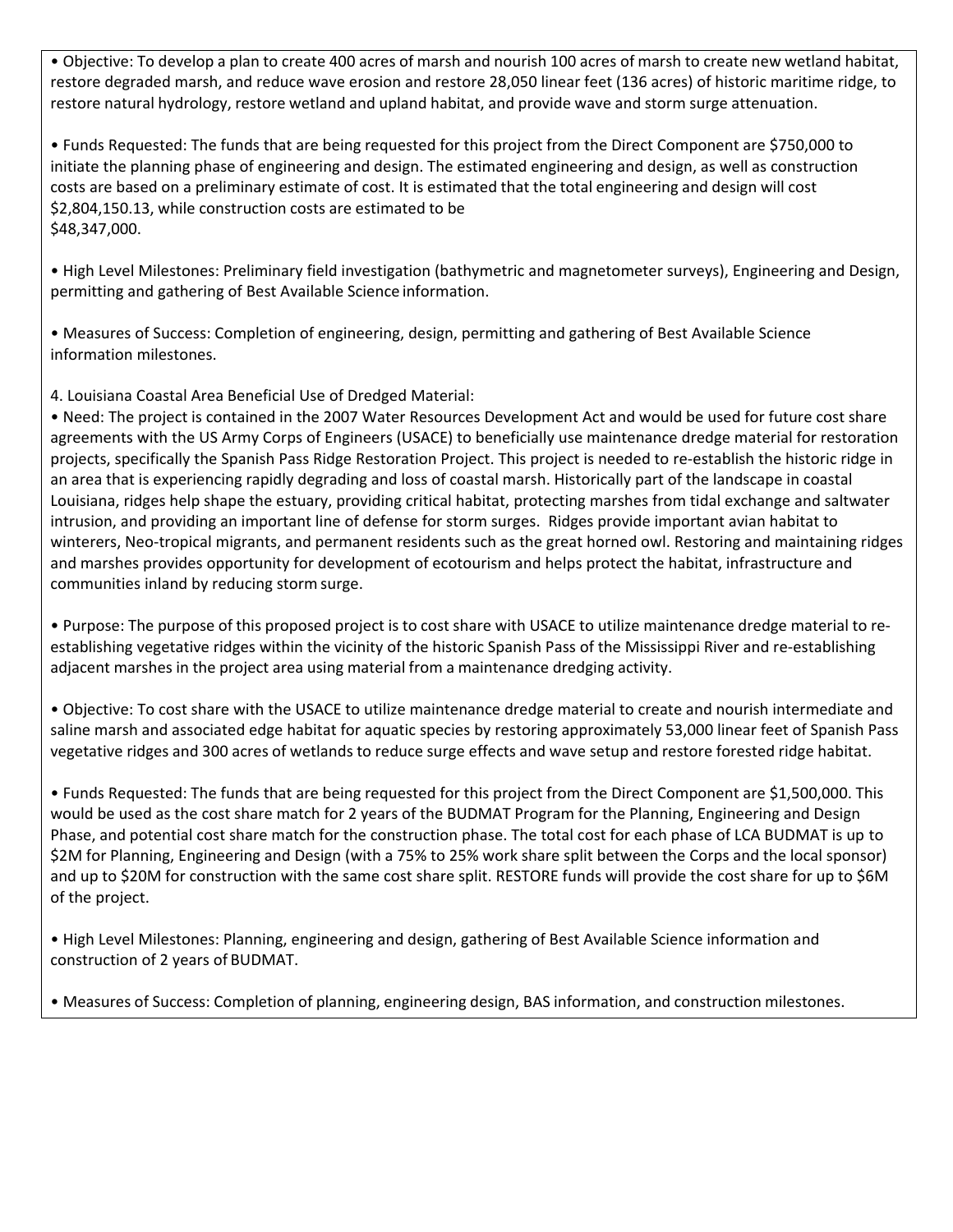2. How the applicant made the multiyear plan available for 45 days for public review and comment, in a manner calculated to obtain broad‐based participation from individuals, businesses, Indian tribes, and non‐profit organizations, such as through public meetings, presentations in languages other than English, and postings on the Internet. The applicant will need to submit documentation (e.g., a copy of public notices) to demonstrate that it made its multiyear plan available to the public for at least 45 days. In addition, describe how each activity in the multiyear plan was approved after consideration of all meaningful input from the public and submit documentation (e.g., a letter from the applicant's leadership approving submission of the multiyear plan to Treasury or a resolution approving the applicant's multiyear plan).

Plaquemines parish completed its draft Multiyear Implementation Plan (MYIP) on December 4th of 2014, and posted it online December 9th, 2014 for the mandatory 45 day public comment / review period. The plan was subsequently revised in May of 2016. The following were steps the Parish took to obtain broad based participation in reviewing and commenting on the MYIP:

Public Comment period was originally from December 8th, 2014, to January 25th, 2015. Revised public comment period for Amendment 001 was from December 6, 2016 to January 20, 2017.

Several public engagement forums were utilized to engage public comment and review:

1. Initial Press Release Article.

2. Public Notice in the Plaquemines Gazette from December 6, 2016 to January 20, 2017.

3. Social Media campaign: the MYIP was posted on the Plaquemines Parish Website andTwitter.

4. MIP was placed in hardcopy form in both in the Belle Chasse and Port Sulphur Libraries from December 6, 2016 till the present time.

No public comments were received on Amendment 001 to the MYIP during the public comment review period from December 6, 2016 to January 20, 2017.

The parish re‐advertising Amendment 001 to the MYIP for an additional 45‐day period from February 14, 2017 to March 30, 2017, to allow public review/comment on the multiyear plan, including the Treasury Multiyear Plan Matrix and Narrative fillable forms.

No public comments were received on the re‐advertised Amendment 001 to the MYIP during the public comment review period from February 14, 2017 to March 30, 2017.

3. How each activity included in the applicant's multiyear plan matrix meets all the requirements under the RESTORE Act, including a description of how each activity is eligible for funding based on the geographic location of each activity and how each activity qualifies for at least one of the eligible activities under the RESTORE Act.

Planning Assistance Activities (3) ‐ Amendment 001 to the MYIP:

All planning activities identified in this MYIP and proposed to be funded under the Direct Component can be reasonably identified with the following eligible activities under 31 CFR § 34.201: Planning assistance [31 CFR § 34.201(j)] for a restoration project [31 CFR § 34.201(a)].

1. Spanish Pass Ridge and Marsh Restoration Project: the planning activities include preliminary field investigation (bathymetric and magnetometer surveys), Engineering and Design, and gathering of Best Available Science information. The underlying restoration project includes the following activities: create and nourish intermediate and saline marsh and associated edge habitat for aquatic species by restoring approximately 53,000 linear feet of Spanish Pass vegetative ridges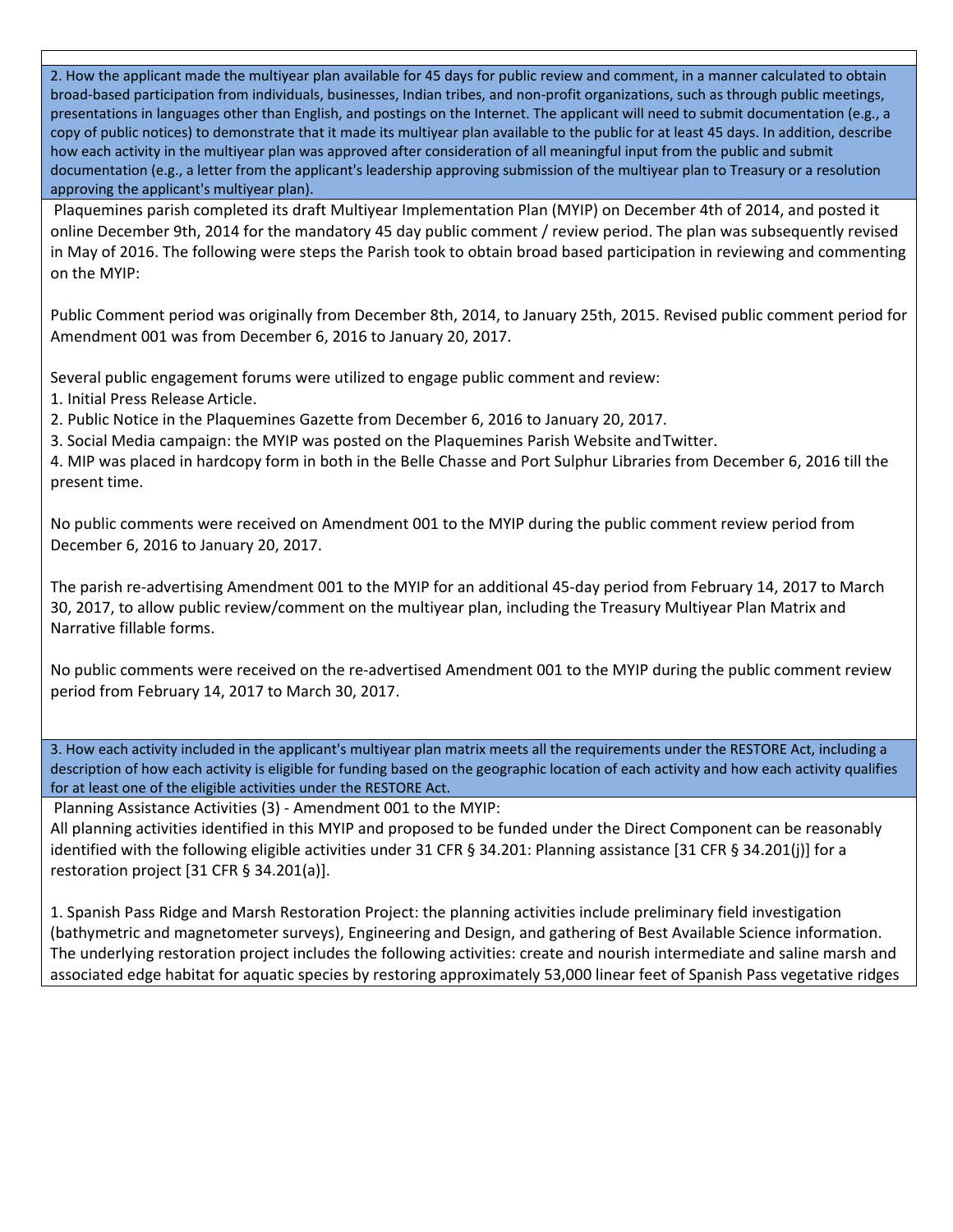and 300 acres of wetlands to reduce surge effects and wave setup and restore forested ridge habitat, in the project area.

2. Bayou Long Ridge and Marsh Restoration Project: the planning activities include preliminary field investigation (bathymetric and magnetometer surveys), Engineering and Design, and gathering of Best Available Science information. The underlying restoration project includes the following activities: create and nourish saline marsh and associated edge habitat for aquatic species; establish Bayou Long vegetative ridges to reduce surge effects and wave setup and restore forested ridge habitat. This includes restoring approximately 49,000 linear feet of vegetative ridges and 360 acres of wetlands to reduce surge effects and wave setup and restore forested ridge habitat, in the project area.

3. Bayou Eau Noire Ridge Restoration and Marsh Creation: the planning activities include preliminary field investigation (bathymetric and magnetometer surveys), Engineering and Design, permitting and gathering of Best Available Science information. The underlying restoration project includes the following activities: create 400 acres of marsh and nourish 100 acres of marsh to create new wetland habitat, restore degraded marsh, and reduce wave erosion and restore 28,050 linear feet (136 acres) of historic maritime ridge, to restore natural hydrology, restore wetland and upland habitat, and provide wave and storm surge attenuation, in the project area.

## Restoration Activity (1) ‐ Amendment 001 to the MYIP:

Louisiana Coastal Area Beneficial Use of Dredged Material: The project can be reasonably identified with the following eligible activity under 31 CFR § 34.201: Restoration and protection of the natural resources, ecosystems, fisheries, marine and wildlife habitats, beaches, and coastal wetlands of the Gulf Coast Region [31 CFR § 34.201(a)]. The restoration activities include cost sharing with the USACE to utilize maintenance dredge material to create and nourish intermediate and saline marsh and associated edge habitat for aquatic species by restoring approximately 53,000 linear feet of Spanish Pass vegetative ridges and 300 acres of wetlands to reduce surge effects and wave setup and restore forested ridge habitat, in the project area.

All projects will be carried out within the Louisiana Coastal Zone Boundary and therefore within the Gulf Coast Region.

4. Criteria the applicant will use to evaluate the success of the activities included in the multiyear plan matrix in helping to restore and protect the Gulf Coast Region impacted by the Deepwater Horizon oil spill.

The success of the planning assistance activities included in Amendment 001 to the MYIP will be evaluated by the completion of the planning, engineering and design, permitting and gathering of BAS information; leveraging available funding with cost share partners (i.e., Louisiana CPRA and the Corps of Engineers); and ultimately developing a plan for the implementation of each underlying restoration projects.

The success of the restoration activity included in Amendment 001 to the MYIP will be evaluated by the completion of the planning, engineering and design, BAS information and construction milestones (i.e., 2 years of BUDMAT); by leveraging available cost share funding with the Corps of Engineers to utilize maintenance dredge material to create and nourish intermediate and saline marsh and associated edge habitat for aquatic species to restore approximately 53,000 linear feet of Spanish Pass vegetative ridges and 300 acres of wetlands to reduce surge effects and wave setup and restore forested ridge habitat, in the project area.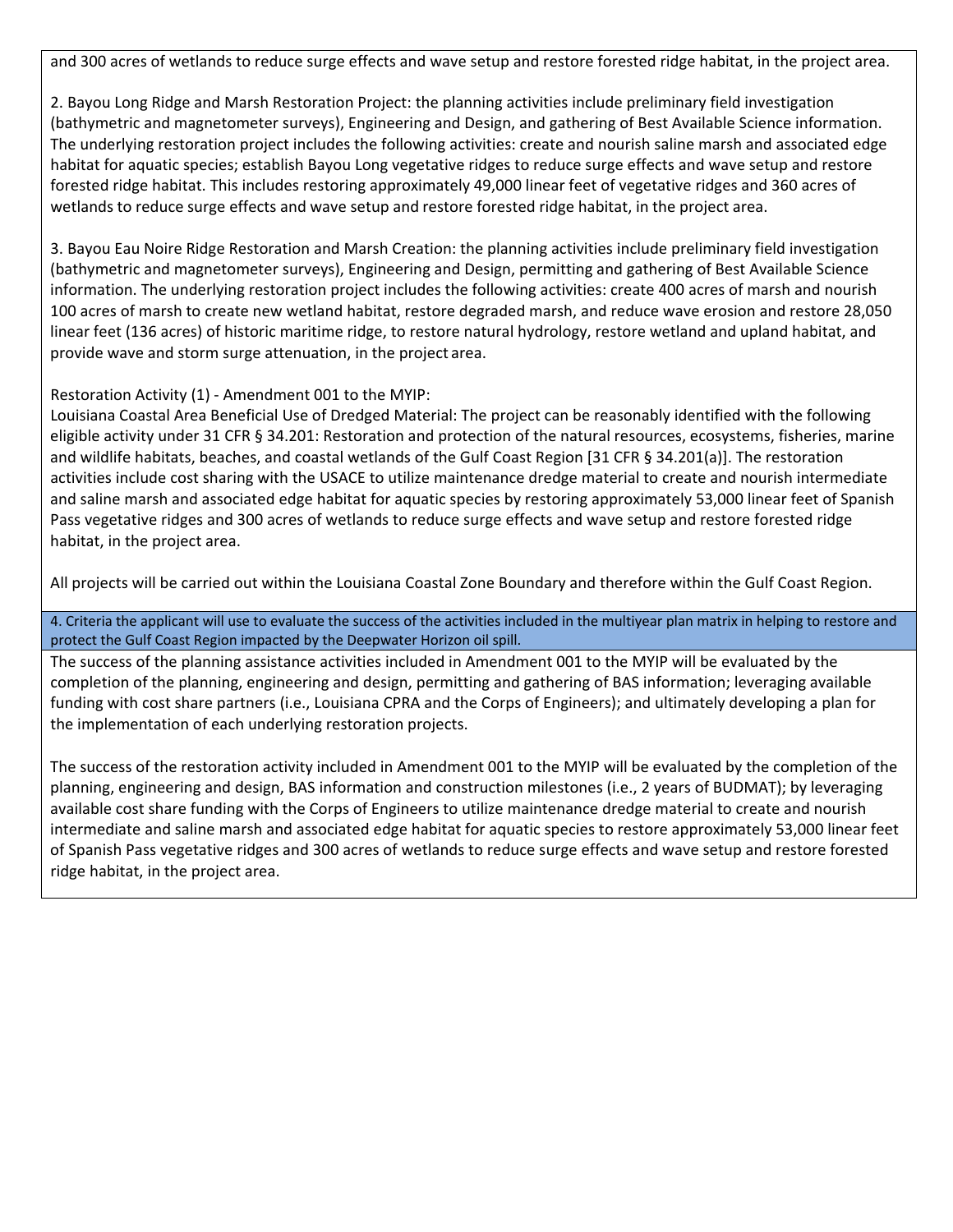#### 5. How the activities included in the multiyear plan matrix were prioritized and list the criteria used to establish the priorities.

Plaquemines Parish Government has expended significant resources to identify the best projects to restore critical wetland habitat, while reducing storm related flood risk. All of the projects included in Parish's MYIP are in the Louisiana Coastal Protection and Restoration Authority (CPRA) Master Plan 2012 or 2017 updates, or in the Louisiana Coastal Area Program.

The activities Amendment 001 to the MYIP were prioritized based on the availability of funding through RESTORE Direct Component, the ability to leverage funding from other sources to enhance the magnitude of coastal restoration in coastal Louisiana; and the consistency of these activities with the Louisiana CPRA Master Plan or the Louisiana Coastal Area Program.

The Parish will work closely with the State of Louisiana to ensure that the goals of restoration are consistent with, or complementary to the most recent version of the State's Coastal Master Plan. The Parish has a long‐standing history in understanding the intimate connection of a thriving Louisiana economy and sustainable environment. The Parish recognizes that there has to be a tangible connection between projects that sustain our coast, projects that protect our residents, and projects that enhance the economy of Plaquemines Parish and thus Louisiana. Though this initial allotment will not be enough to rebuild the wants and needs in our Parish, by partnering, shoulder with the Coastal Protection and Restoration Authority and building projects that are in, or consistent with, the CPRA Master Plan, we hope to leverage state and federal dollars to stretch our conservation dollars for the betterment of the Parish and the State.

6. If applicable, describe the amount and current status of funding from other sources (e.g., other RESTORE Act contribution, other third party contribution) and provide a description of the specific portion of the project to be funded by the RESTORE Act Direct Component.

Plaquemines Parish intends to use this Restore Act Direct Component funding as cost share match to available funding from Louisiana Coastal Protection and Restoration Authority for projects that are in or are consistent with the CPRA Master Plan, and the Louisiana Coastal Area Beneficial Use of Dredge Material Program (LCA BUDMAT), where Plaquemines parish would only be required to pay for 25% of the project costs. All projects identified are consistent with the Draft 2017 CPRA Master Plan

Below are the current status of funding from other sources for each project:

Spanish Pass Ridge and Marsh Restoration Project: RESTORE Act funds of \$500,000 will be used to initiate the design and engineering portion of the project as phase 1. Subsequent planning phase will cost an additional \$2,130,000 which will be funded from other sources. The parish plans to apply for funding from the CPRA Cost Share Matching Program for projects in or consistent with the CPRA Master Plan on June 1, 2017. Future phases (i.e., construction) will be funded from the Natural Resources Damage Assessment (NRDA) and LCA BUDMAT. CPRA has already applied for NRDA funding for the planning, engineering, design, and construction of this project.

Bayou Long Ridge and Marsh Restoration Project: RESTORE Act funds of \$750,000 will be used to initiate the design and engineering portion of the project as phase 1. Subsequent planning phase will cost an additional \$1,480,000 which will be funded from other sources. The parish plans to apply for funding from the CPRA Cost Share Matching Program for projects that are in or are consistent with the CPRA Master Plan on June 1, 2017. Future phases (i.e., construction) will be funded from future increments of RESTORE Act funding allocations and LCA BUDMAT.

Bayou Eau Noire Ridge Restoration and Marsh Creation: RESTORE Act funds of \$750,000 will be used to initiate the design and engineering portion of the project as phase 1. Subsequent planning phase will cost an additional \$2,054,150.13 which will be funded from other sources. The parish plans to apply for funding from the CPRA Cost Share Matching Program for projects in or consistent with the CPRA Master Plan on June 1, 2017. Future phases (i.e., construction) will be funded from future increments of RESTORE Act funding allocations and LCA BUDMAT.

Louisiana Coastal Area Beneficial Use of Dredged Material: The total estimated funds from other sources are (\$4,500,000). The parish plans to apply for funding from the CPRA Cost Share Matching Program for projects in or consistent with the CPRA Master Plan on June 1, 2017. Future phases (i.e., construction) will be funded from future increments of RESTORE Act funding allocations and LCA BUDMAT.